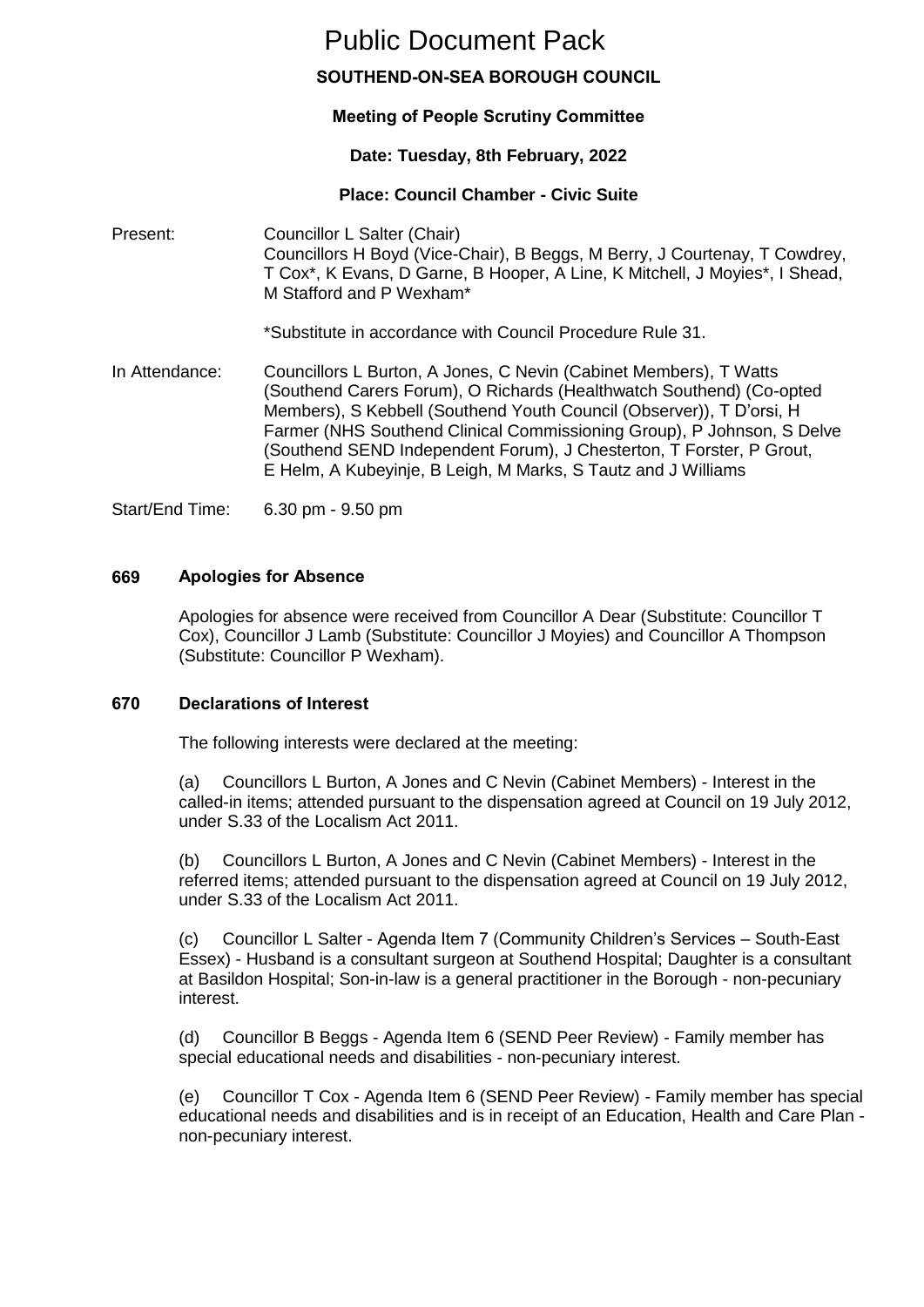(f) Councillor T Cowdrey - Agenda Item 4 (Draft Prioritising Resources to Deliver Better Outcomes 2022/23- 2026/27) - Primary carer for service user and involved in negotiating service complaints - non-pecuniary interests.

(g) Councillor B Hooper - Agenda Item 6 (SEND Peer Review) - Director of Blade Education, a not-for-profit company that works with local SEND children - non-pecuniary interest.

(h) Councillor L Burton - Agenda Item 6 (SEND Peer Review) - Employed as a teacher at a school outside the Borough - non-pecuniary interest.

(i) Councillor C Nevin - Agenda Item 7 (Community Children's Services – South-East Essex)- Employed at external National Health Service Trust; Family members employed at Mid and South-Essex Trust hospitals - non-pecuniary interests.

#### **671 Questions from Members of the Public**

The Committee noted the responses of the Cabinet Member for Children and Learning and the Cabinet Member for Communities and Housing, to questions submitted by Mr David Webb, which would be sent to Mr Webb as he was not present at the meeting.

#### **672 Minutes of the Meeting held on 30 November 2021**

Resolved:

That the minutes of the meeting of the Committee held on 30 November 2021 be confirmed as a correct record and signed.

# **673 Draft Prioritising Resources to Deliver Better Outcomes – 2022/23 to 2026/27**

The Committee considered Minute 605 of the meeting of the Cabinet held on January 2022, which had been referred directly to each of the scrutiny committees, together with a report of the Executive Director (Finance and Resources) presenting the draft prioritising resources to deliver better outcomes for 2022/23 to 2026/27.

Resolved:

That the following decisions of the Cabinet be noted:

"1. That it be noted that the final version of the updated Financial Sustainability Strategy 2022-2032 will be available for consideration in February 2022 (Appendix 1 to the submitted report).

2. That it be noted that a Medium Term Financial Strategy for 2022/23 – 2026/27 will be available for consideration in February 2022 and the draft Medium Term Financial Forecast and estimated Earmarked Reserves Balances up to 2026/27 (Annexes 1 and 2 to Appendix 2 to the submitted report), be endorsed.

3. That the draft Section 151 Officer's statement on the robustness of the proposed budget, the adequacy of the Council's reserves and the Council's Reserves Strategy (Appendix 3 to the report), be noted. [

4. That the appropriation of the sums to earmarked reserves totalling £2.675M (Appendix 4 to the report), be endorsed.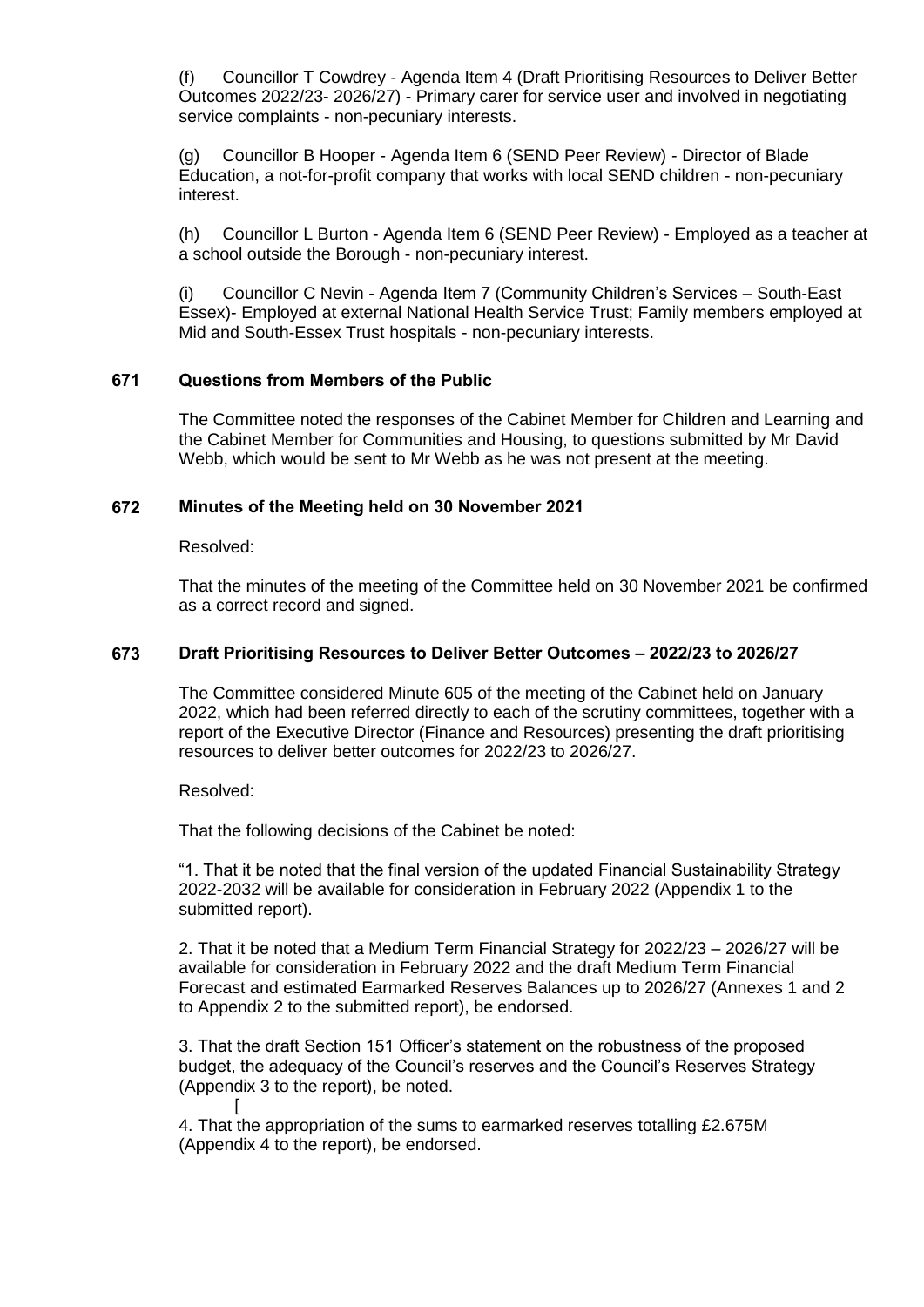5. That the appropriation of the sums from earmarked reserves totalling £4.494M, which includes £2.500M that was previously approved to support the budget in 2021/22 and is now requested to be used to support the estimated budget gap for 2022/23 instead. (Appendix 4 to the report), be endorsed.

6. That a General Fund Budget Requirement for 2022/23 of £140.288M and Council Tax Requirement of £91.844M (Appendix 5) and any required commencement of consultation, statutory or otherwise, be endorsed.

7. That it be noted that the 2022/23 revenue budget has been prepared on the basis of using £1.5 million from accumulated Collection Fund surpluses for the core budget to allow for a smoothing of the budget gap across the next four financial years.

8. That a Council Tax increase of 3.99% for the Southend-on-Sea element of the Council Tax for 2022/23, being 1.99% for general use and 2.0% for Adult Social Care, be endorsed.

9. That it be noted that the position of the Council's preceptors is to be determined:

- Essex Police no indication of Council Tax position
- Essex Fire & Rescue Services no indication of Council Tax position
- Leigh-on-Sea Town Council proposed Band D precept increase of 0.53%;

10. That no Special Expenses be charged other than the Leigh-on-Sea Town Council precept for 2022/23, be endorsed.

11. That the proposed General Fund revenue budget investment of £13.672M (Appendix 6 to the report), be endorsed.

12. That the proposed General Fund revenue budget savings and income generation initiatives for 2022/23 of £5.087M (Appendix 7 to the report), be endorsed.

13. That the proposed future outline Budget Transformation Programme 2023/24 – 2026/27 (Appendix 8 to the report), be noted.

14. That the proposed range of fees and charges for 2022/23 (Appendix 9 to the report), be endorsed.

15. That the Dedicated Schools Grant budget and its relevant distribution as recommended by the Education Board (Appendix 10 to the report), be endorsed.

16. That the Capital Investment Strategy for 2022/23 to 2026/27 (Appendix 11 to the report) and the Capital Investment Policy (Annex 1 to Appendix 11 to the report), be endorsed.

17. That the new schemes and additions to the Capital Investment Programme for the period 2022/23 to 2026/27 totalling £12.6M for the General Fund (Appendix 12 to the report) and new schemes subject to viable business cases totalling £33.9M (£15.5M for the General Fund and £18.4M for the Housing Revenue Account) (Appendix 12 to the report), be endorsed.

18. That the proposed changes to the current Capital Investment Programme that were considered for approval as part of the Resourcing Better Outcomes – Financial Performance Report – Period 8 (Appendix 13 to the report), be noted.

19. That the proposed Capital Investment Programme for 2022/23 to 2026/27 of £119.8M to be delivered by the Council and £51.3M to be delivered by Subsidiary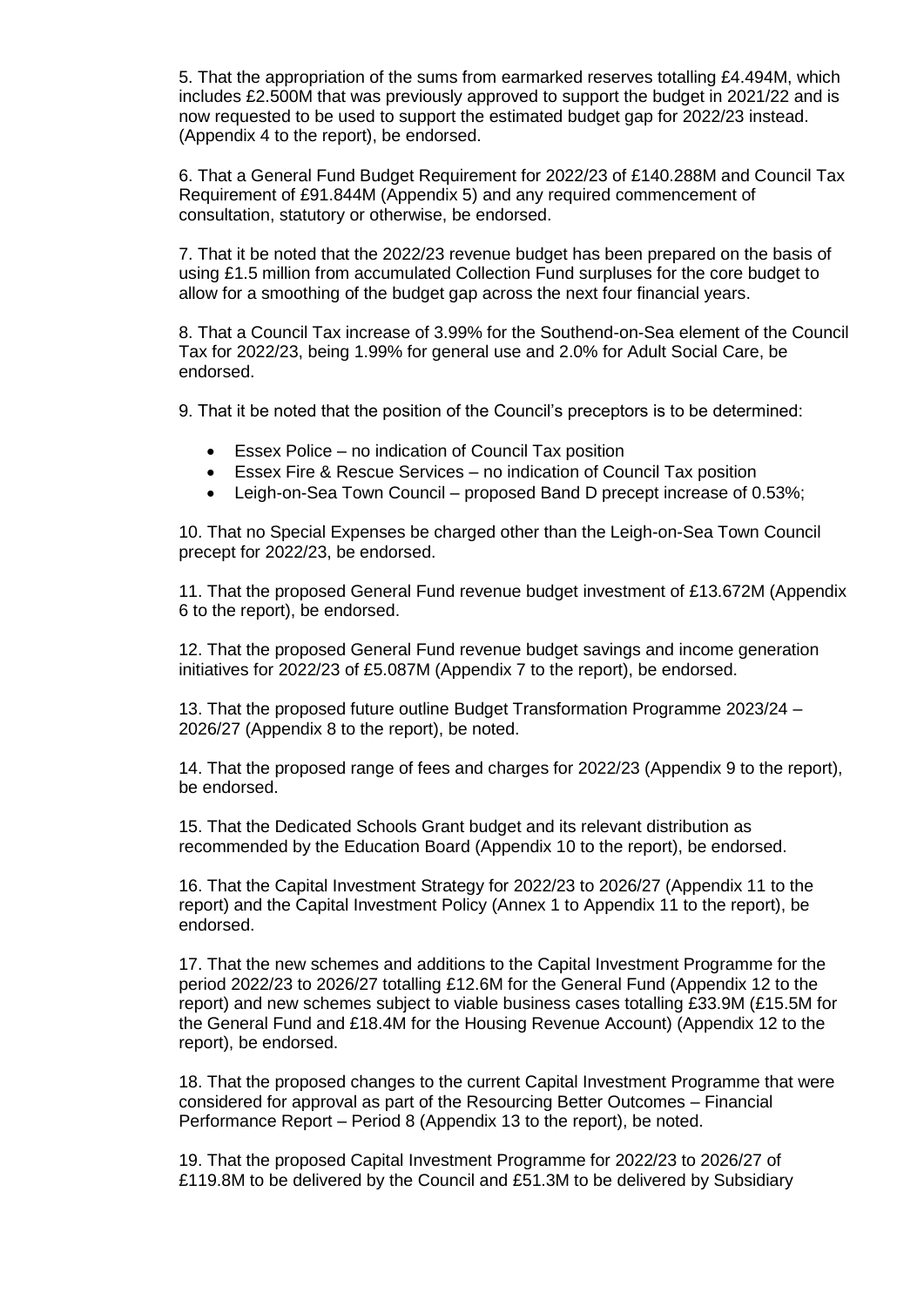Companies, Partners and Joint Ventures (Appendix 14 to the report) of which £51.1M is supported by external funding, be endorsed.

20. That the Minimum Revenue Provision (MRP) Policy for 2022/23 (Appendix 15 to the report) and the prudential indicators (Appendix 16 to the report), be endorsed.

21. That the operational boundary and authorised limits for borrowing for 2022/23 are set at £385M and £395M respectively (Appendix 16 to the report), be endorsed."

Note: This is an Executive Function, save that approval of the final budget following Cabinet on 15 February 2020 is a Council Function Cabinet Members: Councillors I Gilbert and P Collins

#### **674 SEND Peer Review**

The Committee considered Minute 606 of the meeting of the Cabinet held on 13 January 2022, which had been referred directly to the Committee for scrutiny, together with a report of the report of the Executive Director (Children and Public Health) presenting the findings and recommendations from the Local Government Association (LGA) Independent Peer Review into Special Educational Needs and Disabilities and Children with Disability services, which also set out the proposed actions to be taken by the Council to drive necessary change in order to improve services to residents and families.

The Executive Director (Children and Public Health) undertook to provide a written response to questions raised by members of the Committee, with regard to the current level of completion of training by members of the Council in respect of the challenges of working with residents with SEND issues and awareness of the Education, Health and Care Plan (EHCP) process.

Resolved:

1. That the following decisions of the Cabinet be noted:

"1. That the Local Government Association Independent Peer Review Report, be noted.

2. That the recommendations made by the LGA Peer Review Team, as set out in Appendix 1 to the submitted report, be accepted.

3. That the Implementation Plan in response to the recommendations in the LGA Peer Review, as set out at Appendix two to the report, be approved.

4. That the matter be referred to the People Scrutiny Committee for consideration."

2. That a report be made to the next meeting of the Committee setting out progress on the delivery of the Implementation Plan, on the basis of the RAG (Red, Amber, Green) status of each action.

3. That the Cabinet Member for Children and Learning consider how the reference in the Peer Review report, that the route to the Children with Disabilities Team through a safeguarding 'lens' is not always appropriate, could be addressed within Recommendation 7 (Threshold of Need Document) of the Implementation Plan.

4. That the Committee review options for the possible establishment of a Working Group to support the delivery of the Implementation Plan, at its next meeting.

Note: This is an Executive Function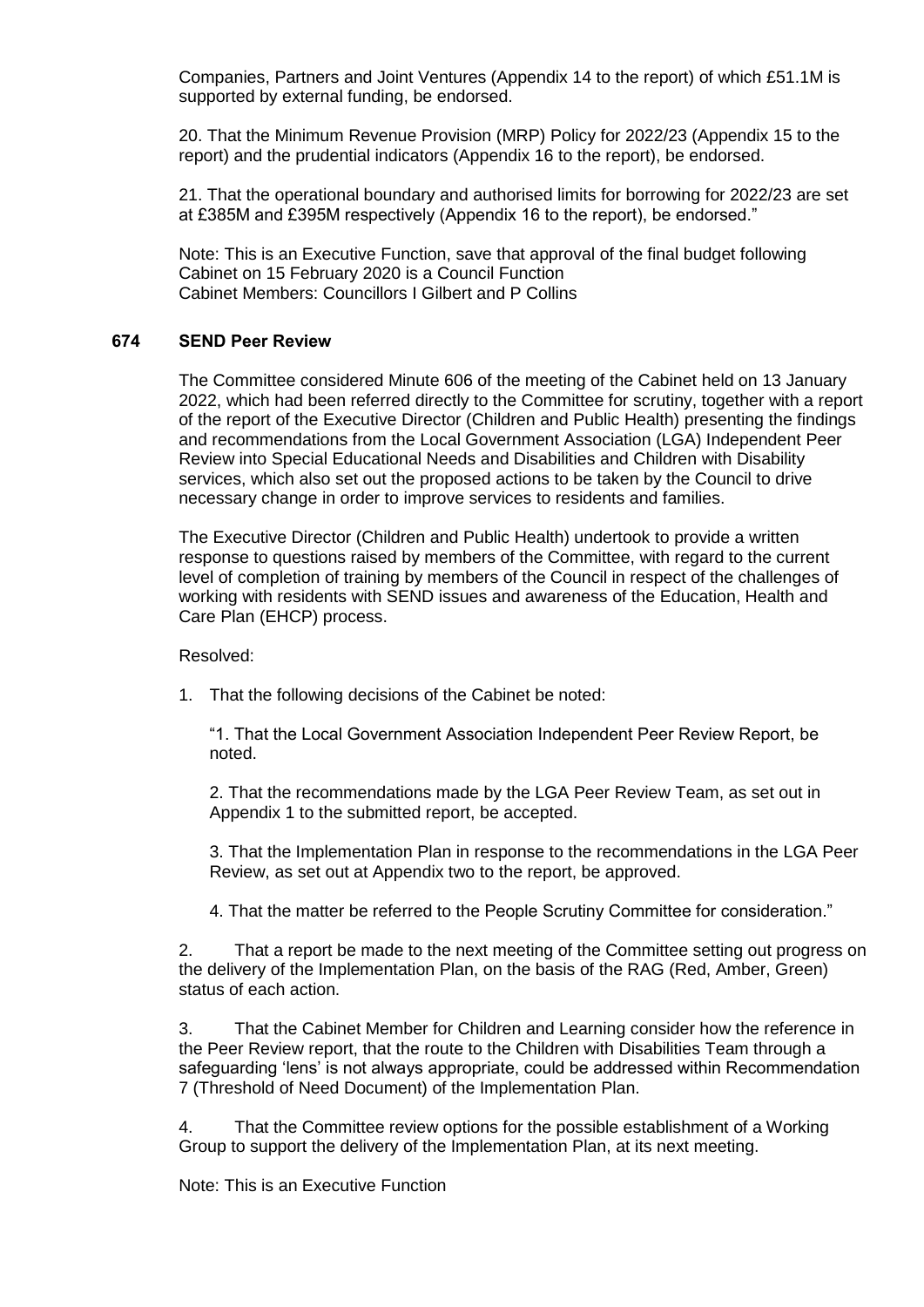Cabinet Member: Councillor L Burton

#### **675 Community Children's Services - South-East Essex**

The Committee considered a report of the NHS Alliance Director and Interim Director for Children and Young People and Learning Disabilities, with regard to the current position and proposed arrangements for the transfer of Southeast Essex Community Children's services currently provided by Mid and South Essex NHS Foundation Trust within the Lighthouse Child Development Centre, to Essex Partnership University NHS Foundation Trust.

Resolved:

1. That the planned transfer of service provision for Southeast Essex Community Children's Services to Essex Partnership University NHS Foundation Trust during March 2022, be noted.

2. That the plans to commence on a co-design programme to further transform Community Children's Services across Mid and South Essex Health Care Partnership Integrated Care System, be noted.

3. That it be noted that the System Leadership Executive Group have identified Children and Young People as one of the top three priority areas for the Mid and South Essex Integrated Care System.

4. That an update on the transfer of service provision for Southeast Essex Community Children's Services be made to the Committee in July 2022.

Note: This is a Scrutiny Function

# **676 Children's Services Improvement Board**

The Committee received a presentation by the Executive Director (Children and Public Health), that provided a six-monthly update on the work of the Children's Services Improvement Board.

The Executive Director (Children and Public Health) undertook to provide a written response to questions raised by members of the Committee, with regard to the current number of Looked-After Children that have special educational needs and disabilities.

#### Resolved:

1. That the current work programme and progress of the Children's Services Improvement Board, be noted.

2. That the presentation made by the Executive Director (Children and Public Health) on the work of the Children's Services Improvement Board be circulated to all members of the Committee.

3. That future updates on the work of the Children's Services Improvement Board be made to the Committee on the basis of a presentation by the Executive Director (Children and Public Health).

Note: This is an Executive Function Cabinet Member: Councillor L Burton